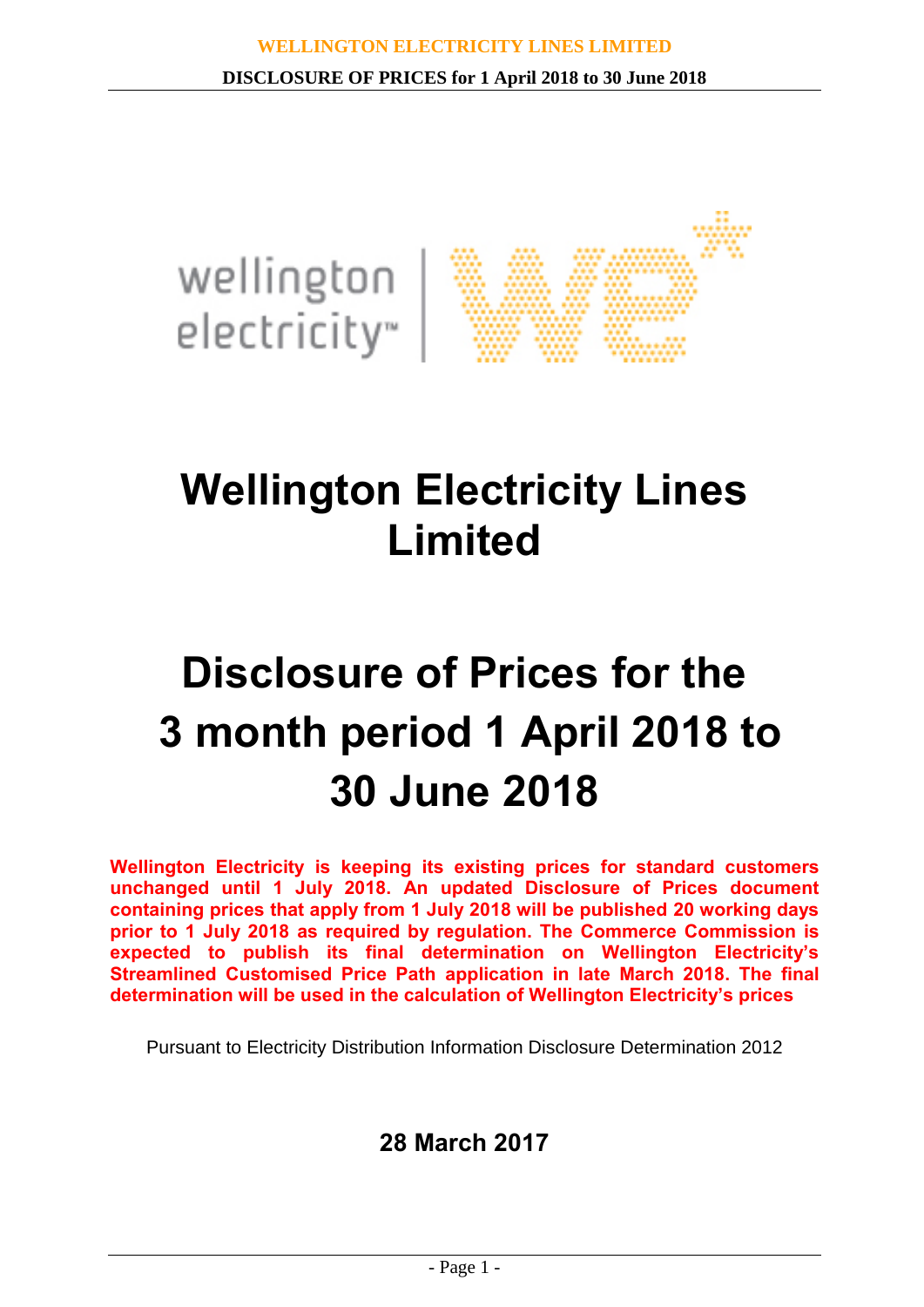## **1 Disclosure Requirements**

This document has been prepared to comply with the following requirements in the Electricity Distribution Information Disclosure Determination 2012:

### *Disclosure of prices*

- *2.4.18 Every EDB must at all times publicly disclose-*
	- *(1) Each current price expressed in a manner that enables consumers to determine-*
		- *(a) the consumer group or consumer groups applicable to them;*
		- *(b) the total price for electricity lines services applicable to them;*
		- *(c) the prices represented by each price component applicable to them;*
		- *(d) the amount of each current price that is attributable to transmission charges;*
	- *(2) The number (or estimated number) of consumers which must pay each price;*
	- *(3) The date at which each price was or will be first introduced;*
	- *(4) The price that was payable immediately before each current price (if any) expressed in the manner referred to in subclause (1) above.*
- *2.4.19 Every EDB must, at least 20 working days before changing or withdrawing a price or introducing a new price that is payable by 5 or more consumers-*
	- *(1) Publicly disclose-*
		- *(a) the information specified in clause 2.4.18 above in respect of that price;*
		- *(b) an explanation of the reasons for the new price or the changed or withdrawn price;*
	- *(2) In addition, either-*
		- *(a) give written notice to each consumer by whom that price is, or in the case of a withdrawn price would have been, payable, including the information specified in clause 2.4.18 above in respect of that price; or*
		- *(b) notify consumers in the news section of either-*
			- *(i) 2 separate editions of each newspaper; or*
			- *(ii) news media accessible using the internet that is widely read by consumers connected to EDB's network;*
		- *(c) notification under subclause (2)(b) above must provide details of the price, including-*
			- *(i) the changed price alongside the immediately preceding price applicable; and*
			- *(ii) contact details where further details of the new or changed price can be found including the URL of the EDB's publicly accessible website.*
- *2.4.20 Every EDB must, in respect of-*
	- *(1) All new prices payable; or*
	- *(2) In the case of withdrawn prices, the prices which would have been payable;*

*by 4 or fewer consumers, at least 20 working days before introducing a new price, give written notice to each consumer by whom that price is payable, the information specified in clause 2.4.18 above in respect of that price.*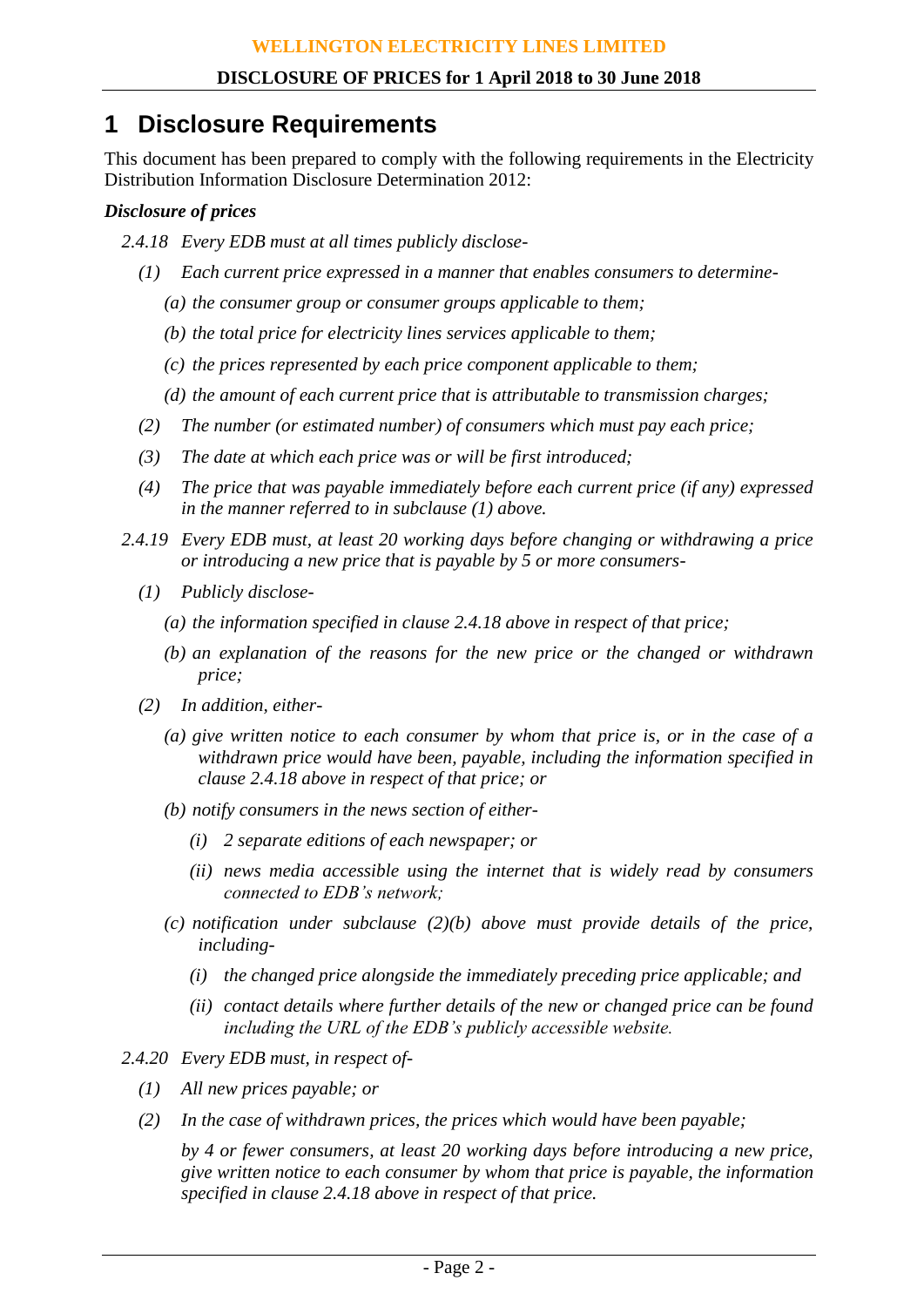## **2 Summary of changes to pricing structures**

There are no changes to pricing structures for the 1 April 2018 to 30 June 2018 period.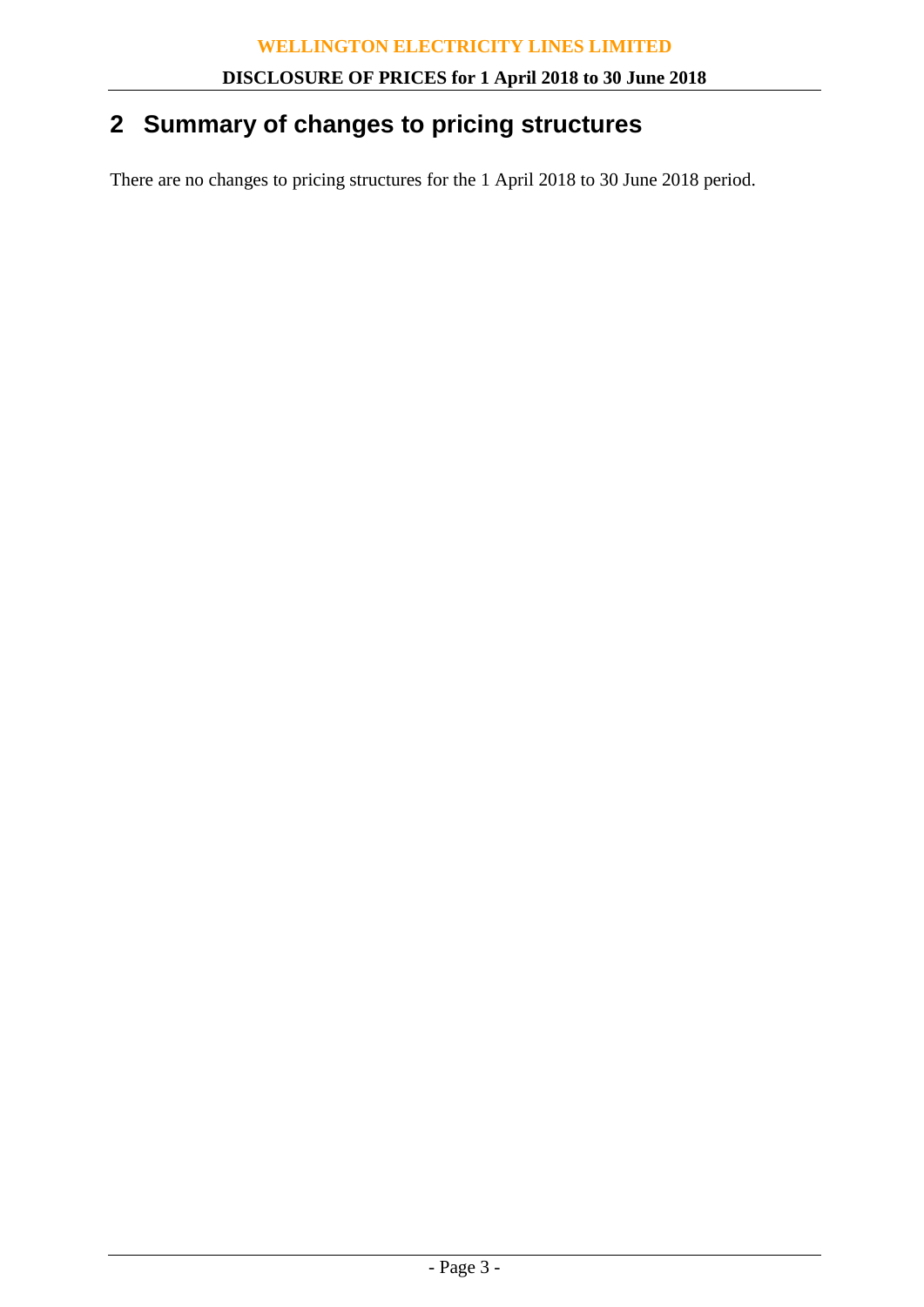### **3 Consumer Groups**

This section sets out the rationale and criteria for our consumer groups.

#### **3.1 Defining Consumer Groups**

Wellington Electricity Lines Limited (WELL) has adopted the following consumer groups for pricing purposes:

- Standard contracts:
	- o Residential Low User (RLU);
	- o Residential Standard User (RSU);
	- o General Low Voltage Connection (GLV);
	- o General Transformer Connection (GTX); and
	- o Unmetered (G).
	- Non Standard Contracts.

Consumers are grouped by voltage level connection, end use, and their utilisation of electricity assets. As an example, the General Transformer Connection group does not make use of the low voltage (LV) reticulation network, as it connects directly to the high voltage network via a dedicated transformer.

Our Electricity Delivery Price Schedule<sup>1</sup> sets out prices for the 1 April 2018 - 30 June 2018 pricing period for the Standard contract consumer groups. Non-standard contract consumer groups are notified directly of their pricing.

The criteria used by WELL to allocate consumers to consumer groups is as follows:

#### *Residential*

 $\overline{a}$ 

The Residential consumer group is consistent with the definition of "Domestic consumer" in the Low Fixed Charge Regulations, where the primary use of the point of connection is a home not normally used for any business activity. Consumers in this group almost exclusively are connected to the LV Network, place similar capacity demands on the network, and can use night boost<sup>2</sup> and controlled<sup>3</sup> tariffs, provided they have the required metering, dedicated interruptible load and meet other eligibility criteria.

This residential consumer group has low and standard users. A low user is a residential consumer who consumes less than 8,000 kWh per year and who is on a low fixed charge retail pricing plan. The Low Fixed Charge Regulations require electricity distribution businesses (EDBs) to offer a pricing plan to domestic low users with a fixed price of no more than 15 cents per day.

A standard user is a residential consumer who consumes more than 8,000 kWh per year.

<sup>&</sup>lt;sup>1</sup> Available at:<http://www.welectricity.co.nz/disclosures/pricing/2018-pricing/>

 $<sup>2</sup>$  Night boost is a separately metered supply to permanently wired appliances, such as night store heaters, which are switched</sup> on and off at specific times. Night boost supply will be switched on during the night period (11pm to 7am) and for a minimum two hour boost period during the day (generally between 1pm to 3pm).

<sup>3</sup> A controlled supply is a supply that allows WELL to control energy supply to permanently wired appliances, such as hot water cylinders. The load control associated with a controlled supply is not operated based on specific daily times.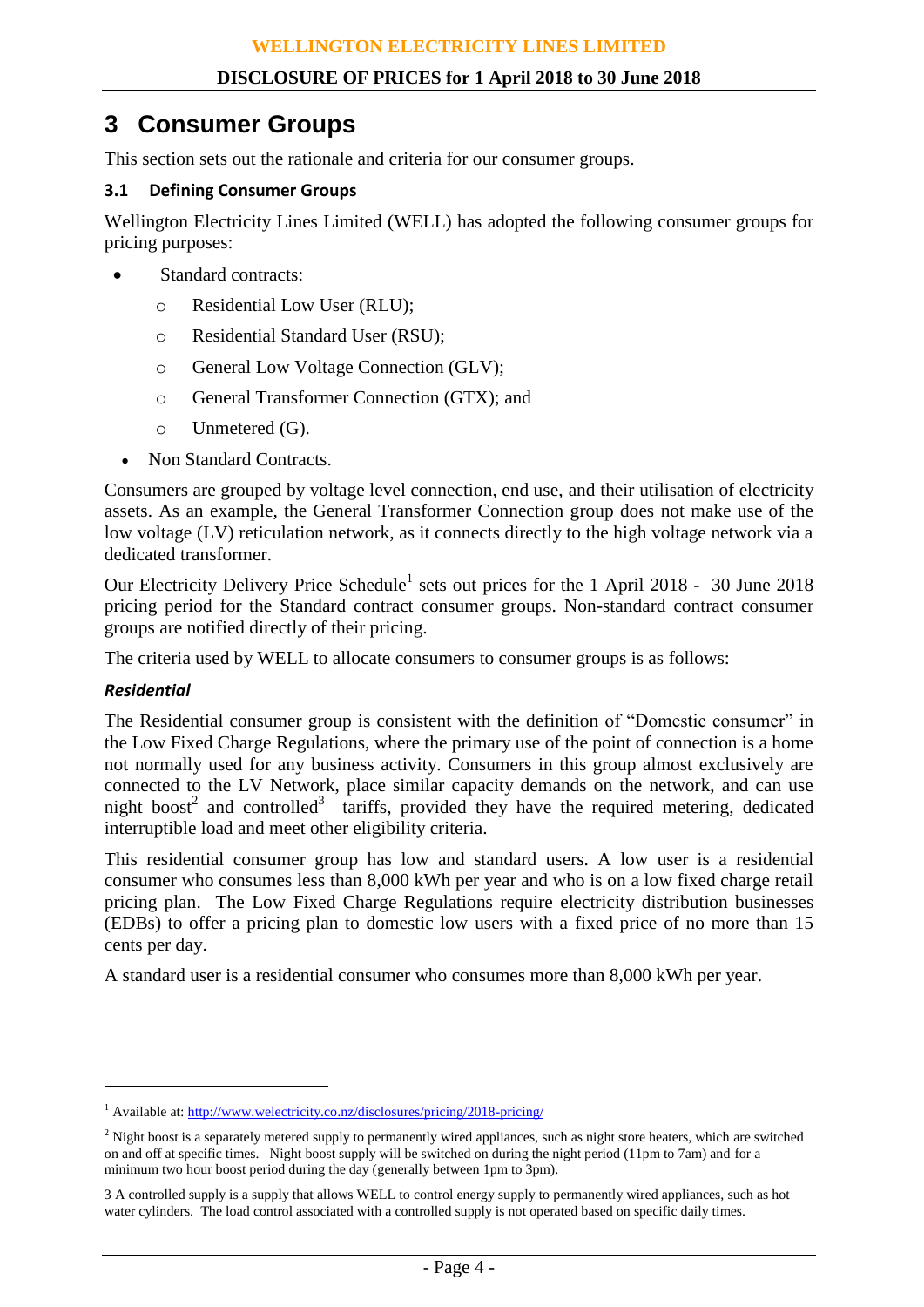#### *General Low Voltage Connection*

The General Low Voltage Connection group is connected to the LV network with a connection capacity of up to 1500kVA, where the premises is a non-residential site used for business activity (e.g. a shop or a farm).

#### *General Transformer Connection*

The General Transformer Connection group includes consumers who receive supply from a transformer, owned by WELL and dedicated to supplying a single consumer, where the premises is a non-residential site used for business activity.

#### *Voltage and asset distinctions*

The following table depicts the relationship between consumer groups, load and asset utilisation characteristics.

| <b>Connection Asset</b><br><b>Characteristics</b> | <b>Unmetered</b> | <b>Residential</b> | <b>General Low</b><br><b>Voltage</b> | <b>General</b><br><b>Transformer</b> | <b>Non Standard</b>       |  |
|---------------------------------------------------|------------------|--------------------|--------------------------------------|--------------------------------------|---------------------------|--|
| $\langle$ 1kVA                                    | $\checkmark$     |                    |                                      |                                      |                           |  |
| $\leq$ =15kVA                                     |                  | $\checkmark$       | $\checkmark$                         | $\checkmark$                         |                           |  |
| $>15kVA <=69kVA$                                  |                  |                    | $\checkmark$                         | $\checkmark$                         |                           |  |
| $>69$ kVA & $\lt$ =138kVA                         |                  |                    | ✓                                    | ✓                                    |                           |  |
| $>138kVA <=300kVA$                                |                  |                    | $\checkmark$                         | ✓                                    |                           |  |
| $>300$ kVA & $\leq 1500$ kVA                      |                  |                    | $\checkmark$                         | $\checkmark$                         |                           |  |
| $>1500kVA$                                        |                  |                    |                                      | $\checkmark$                         | $\checkmark$              |  |
| Low voltage                                       | $\checkmark$     | $\checkmark$       | $\checkmark$                         |                                      |                           |  |
| Transformer                                       | $\checkmark$     | $\checkmark$       | $\checkmark$                         | $\checkmark$                         | $\checkmark$              |  |
| High voltage                                      |                  |                    |                                      | ✓                                    | ✓                         |  |
| <b>Dedicated assets</b>                           | $\mathcal{V}^4$  |                    |                                      | $\checkmark$                         | $\checkmark$ <sup>6</sup> |  |

**Table 1 – Consumer group and load characteristics**

#### *Non-standard contracts*

The non-standard contracts group is made up of consumers who have atypical connection characteristics. For non-standard consumers, a confidential agreement exists between WELL and the individual consumer which sets out the terms and conditions for the supply of the electricity lines services including the price.

In accordance with its Customer Contributions  $Policy^7$ , WELL uses the following criteria to determine if a non-standard contract is appropriate:

- The consumer represents an unusual credit risk; or
- The consumer wants to reserve future network capacity; or

 $\overline{a}$ 

<sup>4</sup> Streetlight circuits

<sup>5</sup> Transformers

<sup>6</sup> Dedicated network assets

<sup>7</sup> Available at<http://www.welectricity.co.nz/disclosures/customer-contributions/>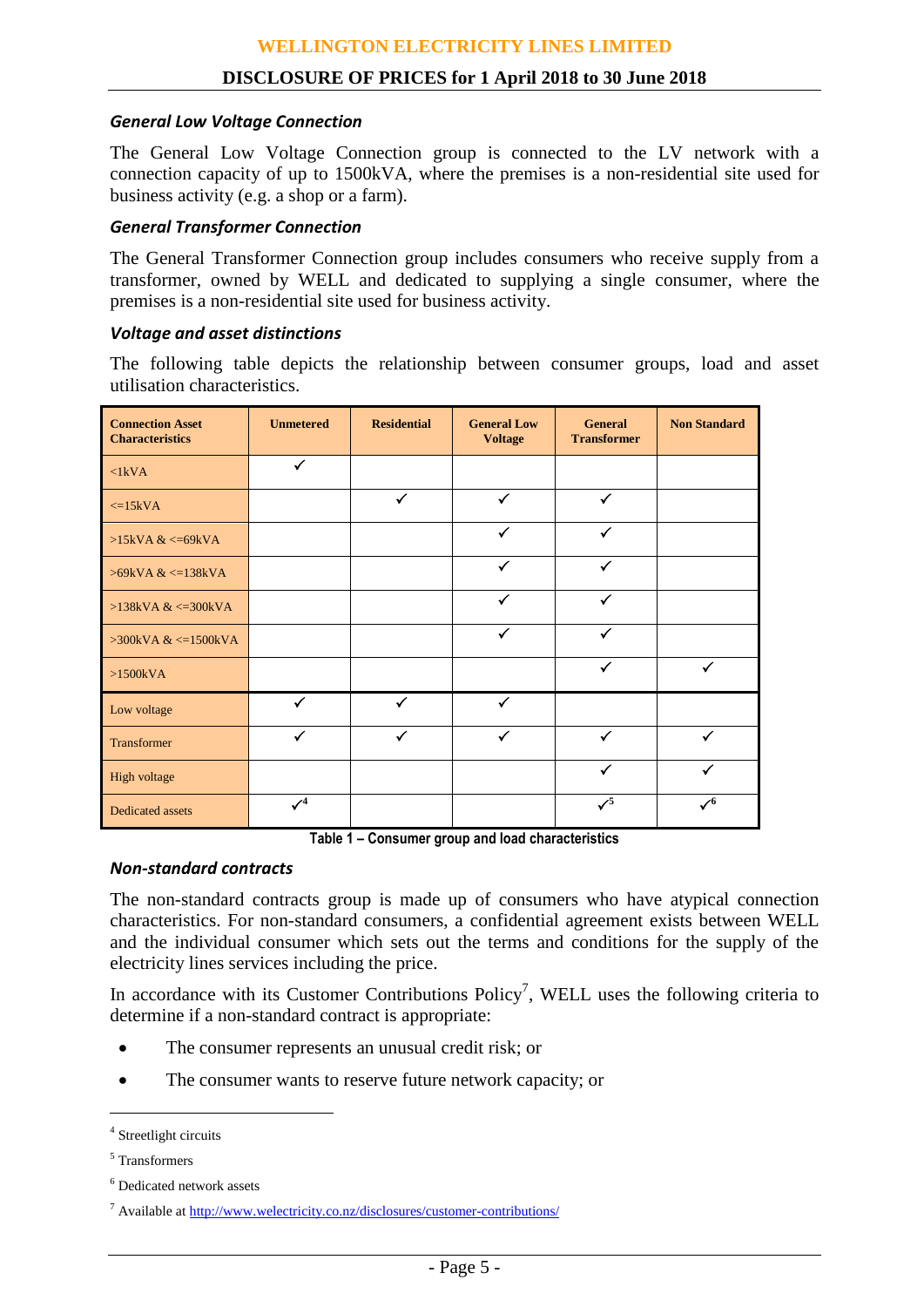#### **DISCLOSURE OF PRICES for 1 April 2018 to 30 June 2018**

- There are unusual asset ownership or demarcation issues; or
- The consumer and/or WELL wishes to contract for additional services not covered in standard contracts; or
- The site to be connected has unusual locational or security issues; or
- Any other unusual circumstances that WELL, at its discretion, considers to warrant the use of a non-standard rather than standard contract.

#### *Unmetered*

The Unmetered consumer group includes consumers who do not have any metering because the cost of metering is prohibitive relative to their consumption. This includes streetlights, bus shelters, traffic lights etc.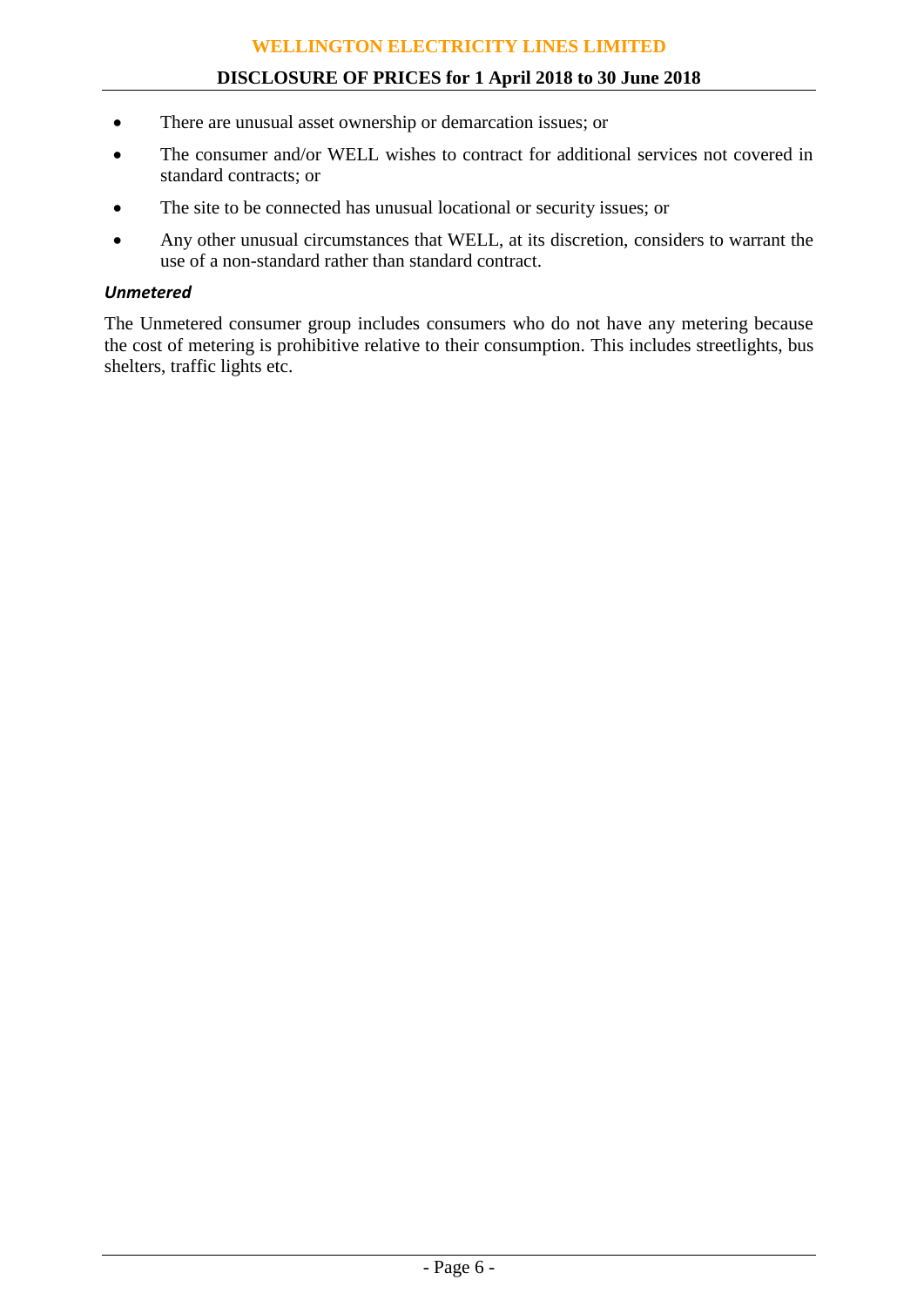## **4 Change in Prices from 2017/18 Disclosure**

There are no changes to prices for standard customers for the 1 April 2018 to 30 June 2018 period.

Wellington Electricity has applied for a streamlined customised price-quality path which, if approved, is expected to apply for a three year period commencing 1 April 2018. At the time that this document was prepared, the Commerce Commission had not issued the CPP Determination, which is expected to be issued in late March 2018. To allow for that Determination to be made, WELL has deferred the usual timing of our price change, from 1 April 2018 to 1 July 2018.

A subsequent version of this document will be published 20 working days prior to 1 July 2018. This subsequent Disclosure of Prices document will reflect the impacts of any price changes that will apply from 1 July 2018 arising from the Commission's CPP Determination for WELL

In accordance with clause 2.4.18, WELL's Electricity Delivery Price Schedule in Table 2 of this document sets out the prices that apply during the 1 April 2018 to 30 June 2018 period.

It should be noted that WELL's electricity delivery prices exclude the following:

- The provision of metering equipment or load management equipment which is located at consumers premises;
- The cost of consumer fittings; and
- Goods and Services Tax (GST).

Our delivery charges represent around 30 - 40% of the total electricity bill paid by consumers. However, consumers should be aware that energy retailers will package up our prices into their own retail offerings and the actual impact on consumer electricity bills will vary according to price plans, consumption and the extent to which energy retailers pass through WELL's network price changes. Consumers should check with their energy retailer if they wish to further understand the actual impact on their total electricity bill.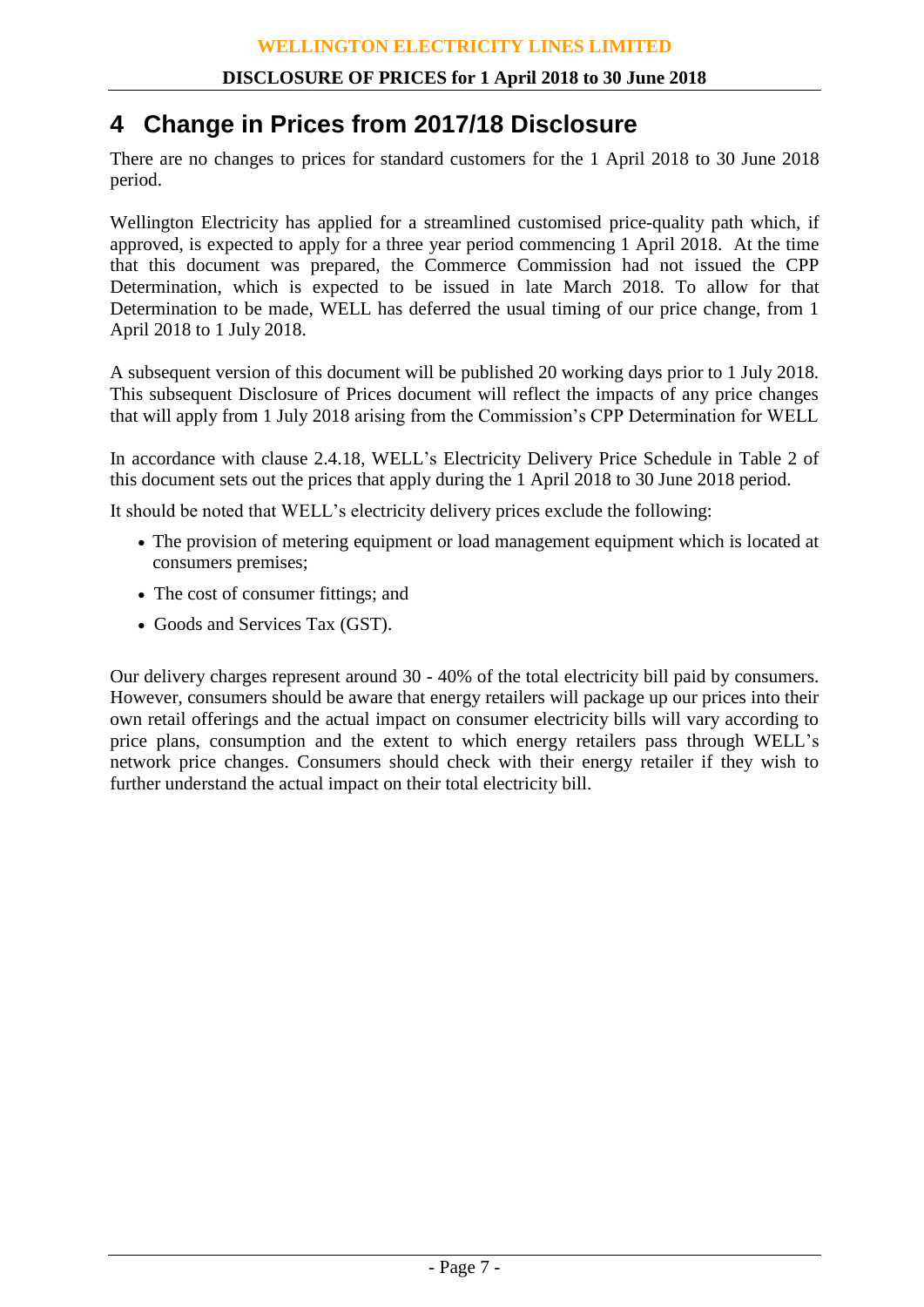## **5 Public Disclosure of 1 April 2018 to 30 June 2018 Prices**

In accordance with clause 2.4.19(2)(b) a summary of the 2017/18 prices was advertised in the Dominion Post online edition on 1 March 2017 to 7 March 2017 and in the Dominion Post hardcopy on 4 March 2017. Wellington Electricity is keeping its existing prices for standard customers unchanged until 1 July 2018. Changes to prices from 1 July 2018 will be publicly disclosed as required by regulation.

In accordance with clause 2.4.20 WELL notified consumers on Non Standard Individual Contracts of price changes in writing on 1 March 2018.